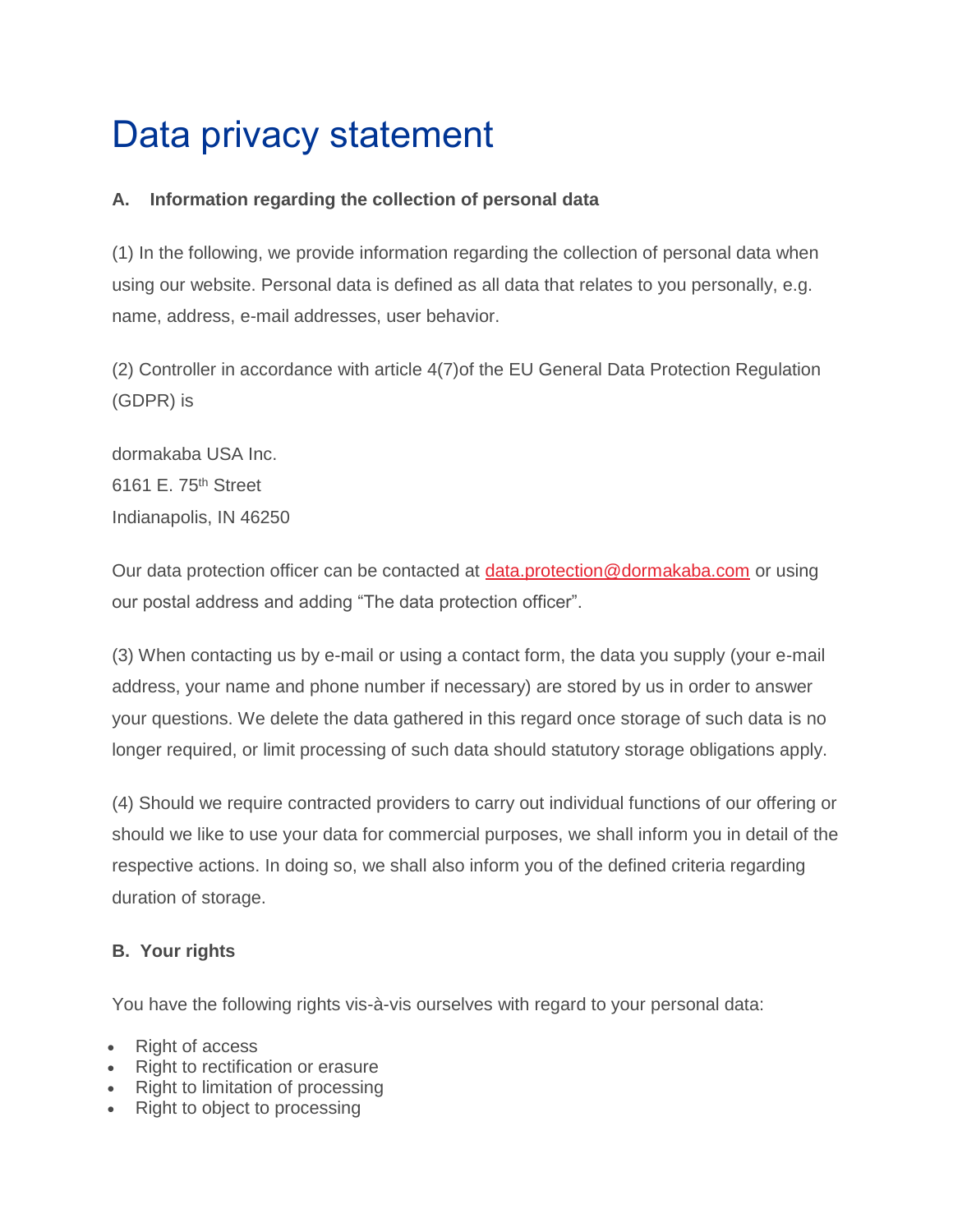- Right to data portability.
- Right to lodge a complaint with a regulatory authority.

### **C. Collection of personal data when visiting our website**

(1) When using our website for purely informational purposes, i.e. without registering or otherwise submitting information to us, we only collect the personal data that your browser transmits to our server. If you would like to view our website, we collect the following data that we require from a technical point of view to display our website to you and guarantee stability and security (the legal basis here is article 6(1) sentence 1, lit. f GDPR):

- IP address
- Date and time of enquiry
- Time zone difference to Greenwich Mean Time (GMT)
- Content of request (specific page)
- Access status/HTTP status code
- Volume of data transmitted
- Website from which the request originated
- Browser
- Operating system and its interface
- Language and version of browser software.

(2) In addition to the aforementioned data, when using our website, cookies will be stored on your computer. Cookies are small text files stored on your hard drive by the web browser you are using, enabling certain information to be collected by the website owner who sets the cookie (in this case us). Cookies cannot execute programs or transmit viruses onto your computer. They are designed to make the internet service as a whole more user-friendly and effective.

#### (3) Use of cookies:

a) This website uses the following types of cookies, the scope and functioning of which shall be described below:

- Transient cookies (b)
- Persistent cookies (c).

b) Transient cookies are automatically deleted when you close the browser. These include session cookies in particular. They store a so-called session ID with which the various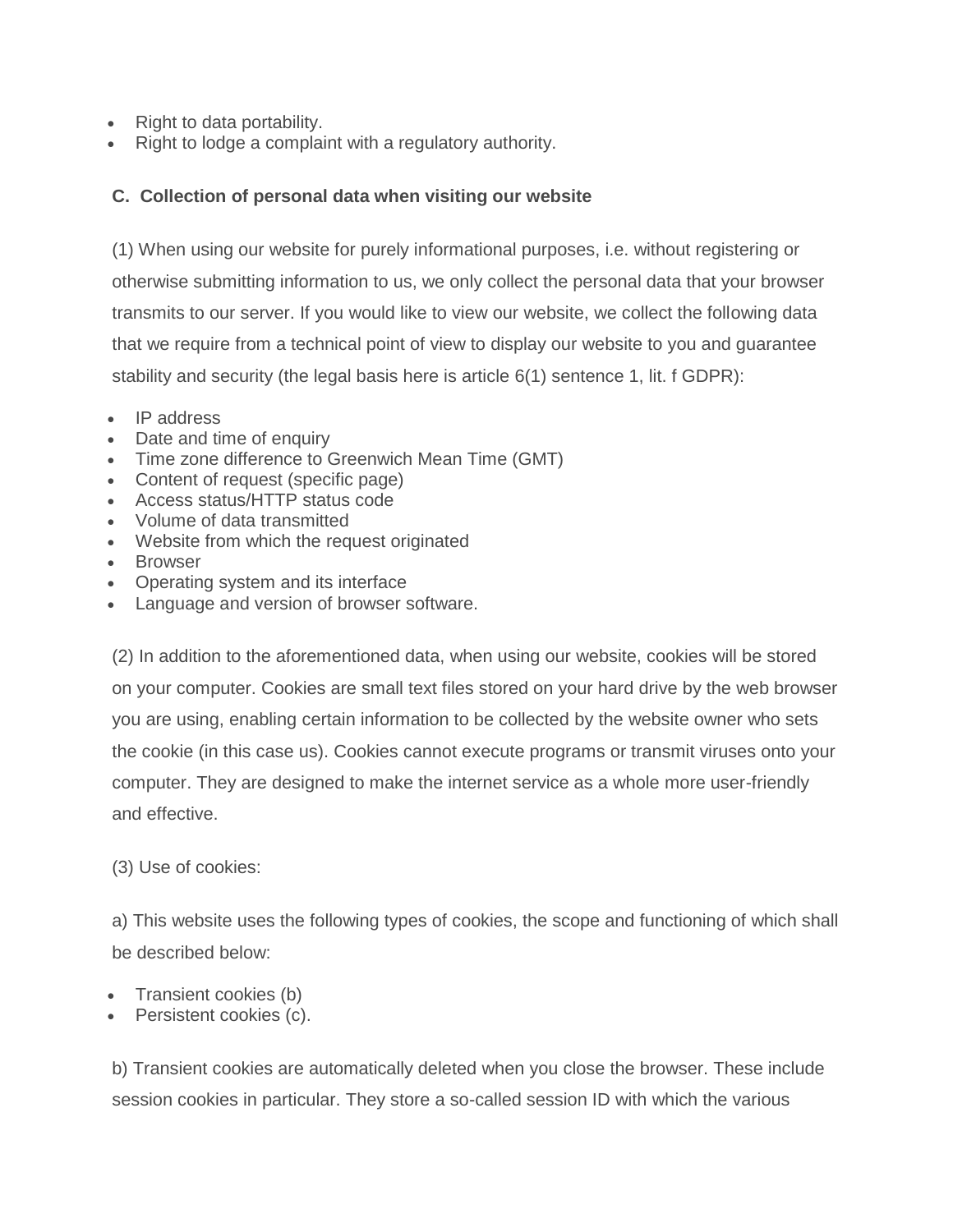requests from your browser are assigned to the session as a whole. This means your computer can be recognized when you return to our website. The session cookies are deleted when you log out or close the browser.

c) Persistent cookies are deleted automatically after a specified length of time, which may differ depending on the cookie. You can delete the cookies at any time in your browser's security settings.

d) You can configure your browser settings according to your needs and decline acceptance of third-party cookies or all cookies, for example. We advise you that you may not be able to use all functions of this website.

e) The Flash cookies used are not collected by your browser but by your Flash Plug-in. We also use HTML5 storage objects, which are stored on your terminal. These objects store the data required independently of your browser used and have no automatic expiry date. If you do not want Flash cookies to be processed, you have to install a corresponding add-on. The use of HTML5 storage objects may impede you as they use private mode in your browser. We also recommend manually deleting your cookies and browser history regularly.

f) This website uses Google Analytics, a web analysis service of Google Inc. ("Google").

#### **D. Google Analytics**

(1) Google Analytics uses so-called "cookies", text files that are stored on your computer and enable analyses to be carried out regarding your use of the website. The information generated by the cookie about your use of this website is generally transmitted to a server of Google in the USA and stored there. In the event that IP anonymization is activated on this website, your IP address will be shortened in advance by Google, however, within Member States of the European Union or in other Contracting States to the Agreement on the European Economic Area. Only in exceptional cases will the full IP address be transmitted to a server of Google in the USA and shortened there. On behalf of the operator of this website, Google shall use this information to analyze your use of the website to